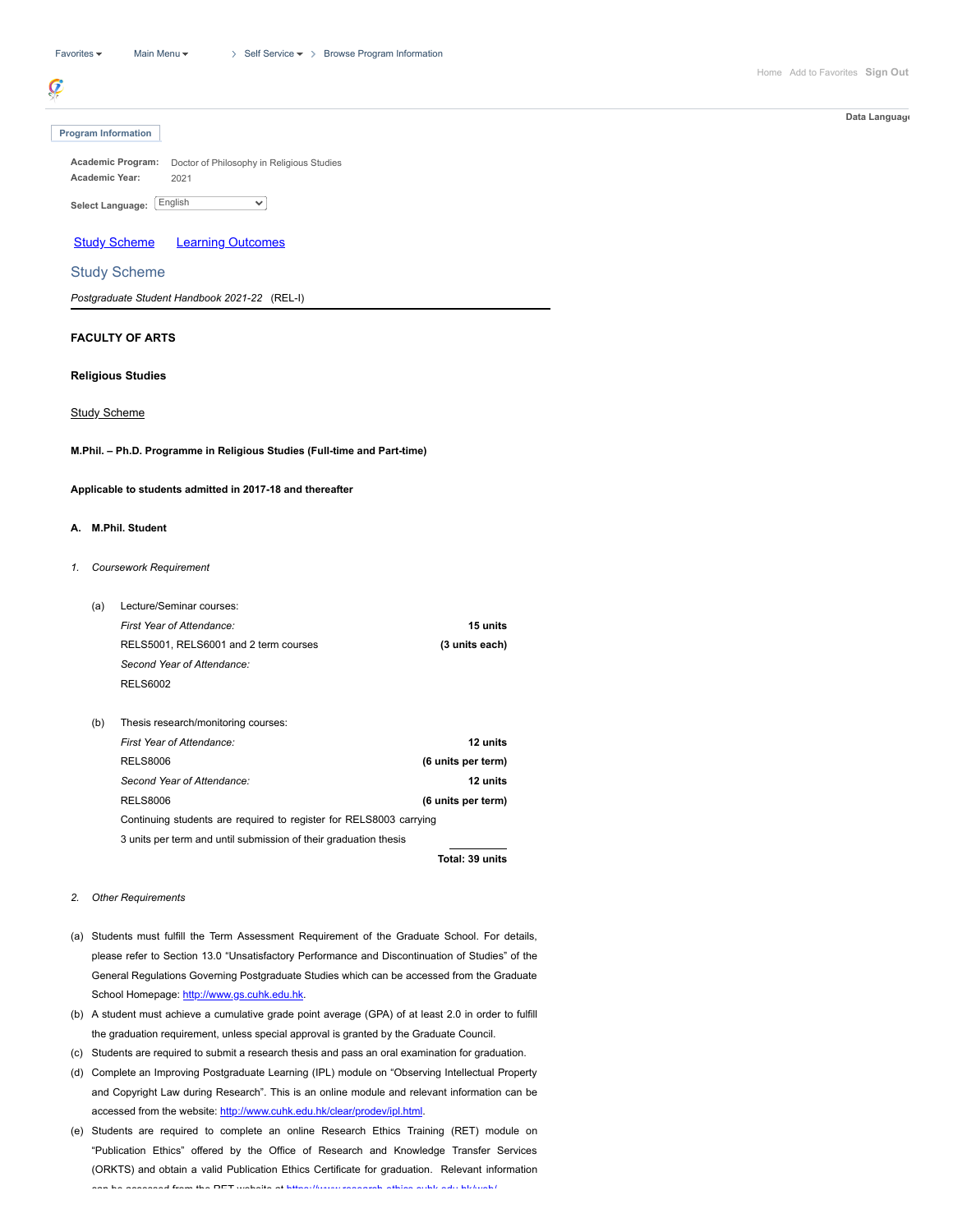can be accessed from the RET website at https://www.research-ethics.cunk.edu.hk/web/.

#### **B. Ph.D. Student (Pre-candidacy)**

The "candidacy requirement" composes of three major parts, namely, coursework requirement, candidacy examination, and thesis proposal (and oral defence). Students must complete and fulfill all three parts within the "maximum period for fulfilling candidacy requirements". Details of the requirement are listed below:

## *1. Coursework Requirement*

- (a) For Full-time Students
	- (i) Lecture/Seminar courses: *First Year of Attendance:* **15 units** RELS5001, RELS6001 and any 2 term courses **(3 units each)** *Second Year of Attendance:* RELS6002
	- (ii) Thesis research/monitoring courses: *First to Second Years of Attendance:* **24 units** RELS8006 **(6 units per term)**

**Total: 39 units**

- (b) For Part-time Students
	- (i) Lecture/Seminar courses: *First to Second Years of Attendance:* **15 units** RELS5001, RELS6001 and any 2 term courses **(3 units each)** *Third Year of Attendance:* RELS6002
	- (ii) Thesis research/monitoring courses: *First to Third Years of Attendance:* **18 units** RELS8003 **(3 units each)** (Register for 6 consecutive terms from the first semester of study) Continuing students are required to register for RELS8003 carrying 3 units per term until submission of their graduation thesis

**Total: 33 units**

## *2. Language Requirement*

Reading knowledge of at least one language other than English and Chinese is required. The required language may vary according to the field of research of the student and is to be advised by individual supervisors.

## *3. Candidacy Examination*

Candidacy examination will take place upon completion of course work and language requirement. A student normally attempts once for the examination, exception is subject to the Division's approval. The passing of this examination is mandatory for continuation in the Ph.D. (postcandidacy) programme. Three written examinations are required to be taken usually either in December in the 1<sup>st</sup> term or April in the 2<sup>nd</sup> term of the second year. Students should be examined in at least 2 Areas of Study or as prescribed by individual supervisors.

#### *4. Thesis Proposal and Oral Defence*

Submission of a written thesis proposal and presentation in an oral defense is required by the end of the second year of attendance and within the maximum candidacy fulfillment deadline.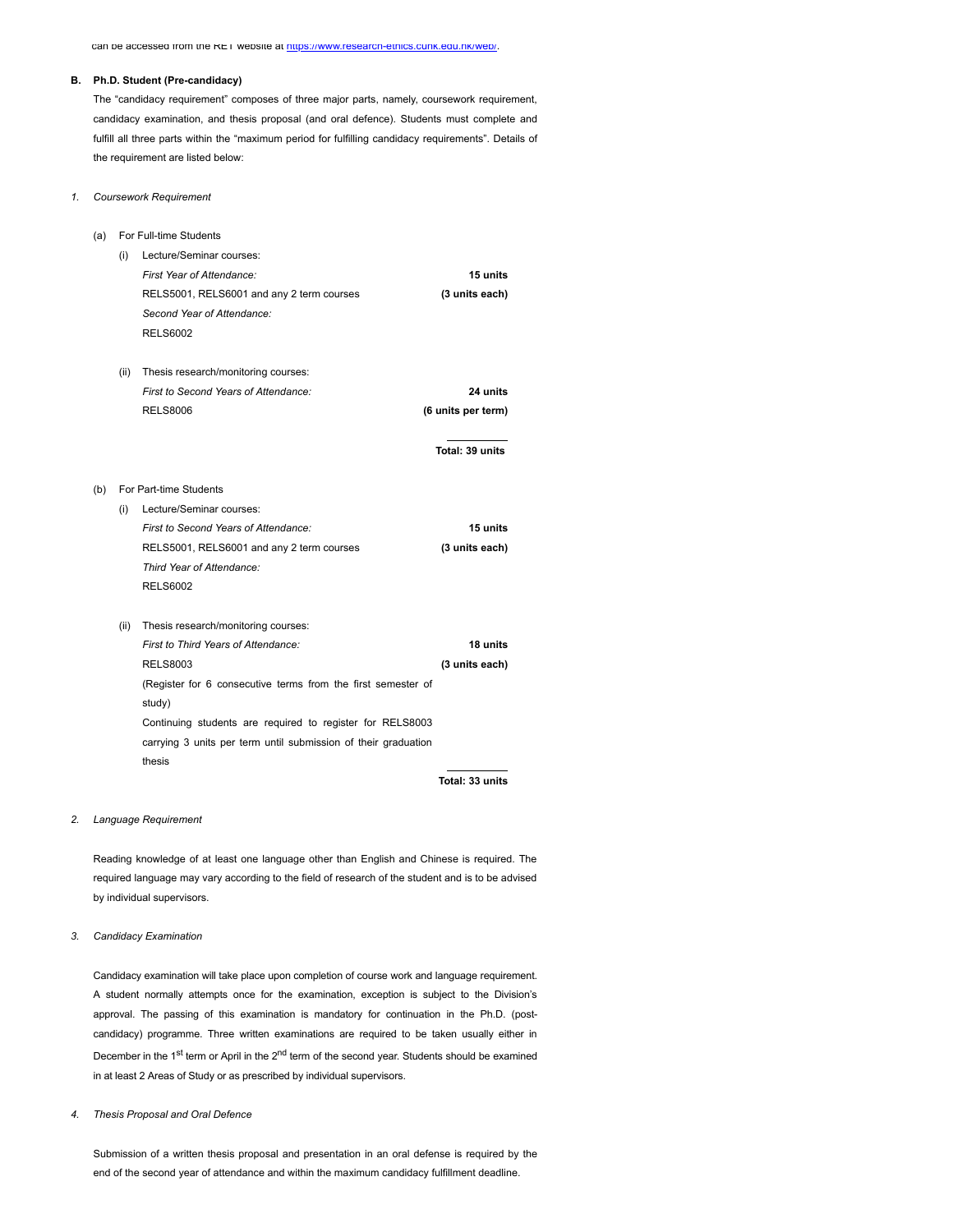## **C. Ph.D. Student (Post-candidacy)**

- *1. Coursework Requirement*
	- (a) Thesis research/monitoring course: Students are required to take the following thesis research course every term. Full-time students: RELS8012 Part-time students: RELS8006 Continuing students: RELS8003
- *2. Other Requirements*
- (a) Students must fulfill the Term Assessment Requirement of the Graduate School. For details, please refer to Section 13.0 "Unsatisfactory Performance and Discontinuation of Studies" of the General Regulations Governing Postgraduate Studies which can be accessed from the Graduate School Homepage: [http://www.gs.cuhk.edu.hk](http://www.gs.cuhk.edu.hk/).
- (b) A student must achieve a cumulative grade point average (GPA) of at least 2.0 in order to fulfill the graduation requirement, unless special approval is granted by the Graduate Council.
- (c) Submission of an original thesis of substantial contribution to existing knowledge.
- (d) Presentation of the graduation thesis in an oral defence and passing the oral examination.
- (e) Complete an Improving Postgraduate Learning (IPL) module on "Observing Intellectual Property and Copyright Law during Research". This is an online module and relevant information can be accessed from the website: <http://www.cuhk.edu.hk/clear/prodev/ipl.html>.
- (f) Students are required to complete an online Research Ethics Training (RET) module on "Publication Ethics" offered by the Office of Research and Knowledge Transfer Services (ORKTS) and obtain a valid Publication Ethics Certificate for graduation. Relevant information can be accessed from the RET website at [https://www.research-ethics.cuhk.edu.hk/web/.](https://www.research-ethics.cuhk.edu.hk/web/)
- *3. Remark*

Though lecture / seminar course is not a compulsory component for Ph.D. (post-candidacy) students, they may be requested to take additional courses if the Division finds it necessary.

#### **Applicable to students admitted in 2016-17**

## **A. M.Phil. Student**

*1. Coursework Requirement*

| (a) | Lecture/Seminar courses:                                           |                    |
|-----|--------------------------------------------------------------------|--------------------|
|     | First Year of Attendance:                                          | 15 units           |
|     | RELS5001, RELS6001 and 2 term courses                              | (3 units each)     |
|     | Second Year of Attendance:                                         |                    |
|     | <b>RELS6002</b>                                                    |                    |
|     |                                                                    |                    |
| (b) | Thesis research/monitoring courses:                                |                    |
|     | First Year of Attendance:                                          | 12 units           |
|     | <b>RELS8006</b>                                                    | (6 units per term) |
|     | Second Year of Attendance:                                         | 12 units           |
|     | <b>RELS8006</b>                                                    | (6 units per term) |
|     | Continuing students are required to register for RELS8003 carrying |                    |
|     | 3 units per term and until submission of their graduation thesis   |                    |
|     |                                                                    |                    |

**Total: 39 units**

#### *2. Other Requirements*

(a) Students must fulfill the Term Assessment Requirement of the Graduate School. For details, please refer to Section 13.0 "Unsatisfactory Performance and Discontinuation of Studies" of the General Regulations Governing Postgraduate Studies which can be accessed from the Graduate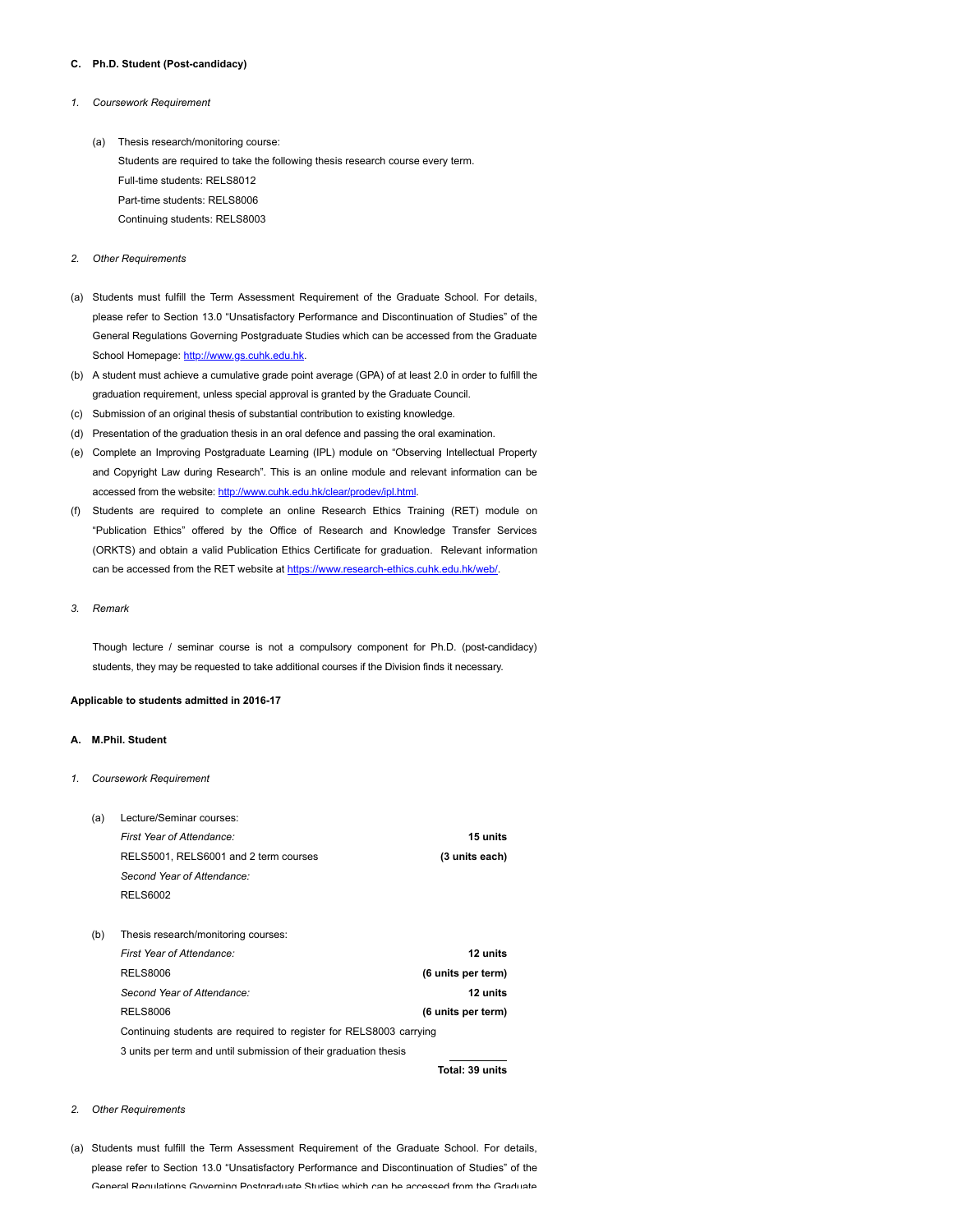General Regulations Governing Postgraduate Studies which can be accessed from the Graduate School Homepage: [http://www.gs.cuhk.edu.hk.](http://www.gs.cuhk.edu.hk/)

- (b) A student must achieve a cumulative grade point average (GPA) of at least 2.0 in order to fulfill the graduation requirement, unless special approval is granted by the Graduate Council.
- (c) Students are required to submit a research thesis and pass an oral examination for graduation.
- (d) Complete an Improving Postgraduate Learning (IPL) module on "Observing Intellectual Property and Copyright Law during Research". This is an online module and relevant information can be accessed from the website: [http://www.cuhk.edu.hk/clear/prodev/ipl.html.](http://www.cuhk.edu.hk/clear/prodev/ipl.html)

## **B. Ph.D. Student (Pre-candidacy)**

The "candidacy requirement" composes of three major parts, namely, coursework requirement, candidacy examination, and thesis proposal (and oral defence). Students must complete and fulfill all three parts within the "maximum period for fulfilling candidacy requirements". Details of the requirement are listed below:

## *1. Coursework Requirement*

| (a) |      | For Full-time Students                                         |                    |
|-----|------|----------------------------------------------------------------|--------------------|
|     | (i)  | Lecture/Seminar courses:                                       |                    |
|     |      | First Year of Attendance:                                      | 15 units           |
|     |      | RELS5001, RELS6001 and any 2 term courses                      | (3 units each)     |
|     |      | Second Year of Attendance:                                     |                    |
|     |      | <b>RELS6002</b>                                                |                    |
|     | (ii) | Thesis research/monitoring courses:                            |                    |
|     |      | First to Second Years of Attendance:                           | 24 units           |
|     |      | <b>RELS8006</b>                                                | (6 units per term) |
|     |      |                                                                | Total: 39 units    |
| (b) |      | For Part-time Students                                         |                    |
|     | (i)  | Lecture/Seminar courses:                                       |                    |
|     |      | First to Second Years of Attendance:                           | 15 units           |
|     |      | RELS5001, RELS6001 and any 2 term courses                      | (3 units each)     |
|     |      | Third Year of Attendance:                                      |                    |
|     |      | <b>RELS6002</b>                                                |                    |
|     | (ii) | Thesis research/monitoring courses:                            |                    |
|     |      | First to Third Years of Attendance:                            | 18 units           |
|     |      | <b>RELS8003</b>                                                | (3 units each)     |
|     |      | (Register for 6 consecutive terms from the first semester of   |                    |
|     |      | study)                                                         |                    |
|     |      | Continuing students are required to register for RELS8003      |                    |
|     |      | carrying 3 units per term until submission of their graduation |                    |
|     |      | thesis                                                         |                    |
|     |      |                                                                | Total: 33 units    |

## *2. Language Requirement*

Reading knowledge of at least one language other than English and Chinese is required. The required language may vary according to the field of research of the student and is to be advised by individual supervisors.

## *3. Candidacy Examination*

Candidacy examination will take place upon completion of course work and language requirement. A student normally attempts once for the examination, exception is subject to the Division's approval. The passing of this examination is mandatory for continuation in the Ph.D. (postcandidacy) programme. Three written examinations are required to be taken usually either in December in the 18 deciments was in the 200 deciment at the second correspondent and states show that a second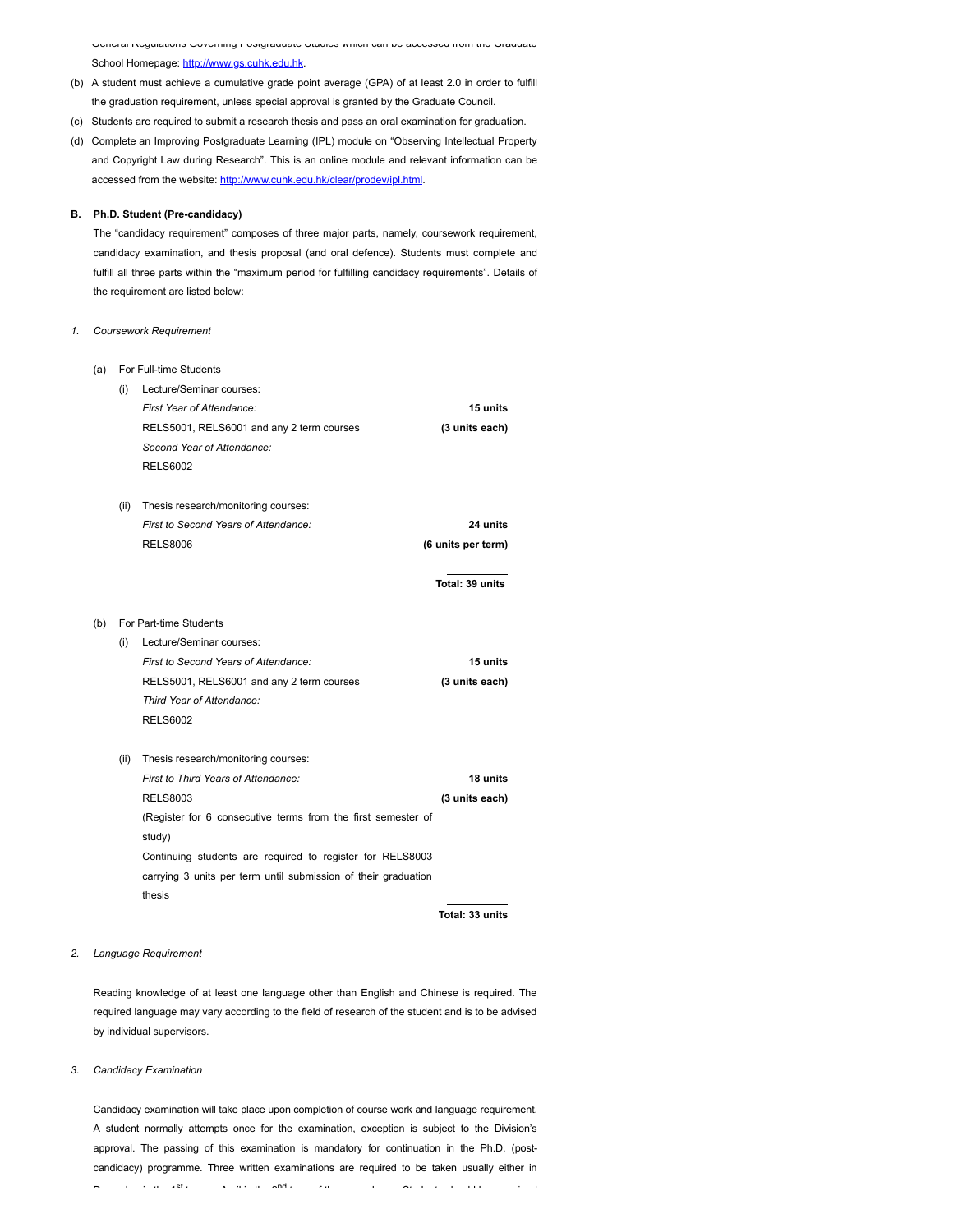December in the 1<sup>-+</sup> term or April in the 2<sup>-+</sup> term of the second year. Students should be examined in at least 2 Areas of Study or as prescribed by individual supervisors.

## *4. Thesis Proposal and Oral Defence*

Submission of a written thesis proposal and presentation in an oral defense is required by the end of the second year of attendance and within the maximum candidacy fulfillment deadline.

## **C. Ph.D. Student (Post-candidacy)**

- *1. Coursework Requirement*
	- (a) Thesis research/monitoring course: Students are required to take the following thesis research course every term. Full-time students: RELS8012 Part-time students: RELS8006 Continuing students: RELS8003

## *2. Other Requirements*

- (a) Students must fulfill the Term Assessment Requirement of the Graduate School. For details, please refer to Section 13.0 "Unsatisfactory Performance and Discontinuation of Studies" of the General Regulations Governing Postgraduate Studies which can be accessed from the Graduate School Homepage: [http://www.gs.cuhk.edu.hk](http://www.gs.cuhk.edu.hk/).
- (b) A student must achieve a cumulative grade point average (GPA) of at least 2.0 in order to fulfill the graduation requirement, unless special approval is granted by the Graduate Council.
- (c) Submission of an original thesis of substantial contribution to existing knowledge.
- (d) Presentation of the graduation thesis in an oral defence and passing the oral examination.
- (e) Complete an Improving Postgraduate Learning (IPL) module on "Observing Intellectual Property and Copyright Law during Research". This is an online module and relevant information can be accessed from the website: <http://www.cuhk.edu.hk/clear/prodev/ipl.html>.

## *3. Remark*

Though lecture / seminar course is not a compulsory component for Ph.D. (post-candidacy) students, they may be requested to take additional courses if the Division finds it necessary.

#### **Course List**

| Code                            | Course Title                                       | Unit |  |  |
|---------------------------------|----------------------------------------------------|------|--|--|
| <b>RELS5001</b>                 |                                                    | 3    |  |  |
|                                 | Method and History of Religious Studies            |      |  |  |
| <b>RELS6001</b>                 | Graduate Seminar I                                 | 3    |  |  |
| <b>RELS6002</b>                 | Graduate Seminar II                                | 3    |  |  |
| <b>RELS8003</b>                 | <b>Thesis Research</b>                             | 3    |  |  |
| <b>RELS8006</b>                 | Thesis Research                                    | 6    |  |  |
| <b>RELS8012</b>                 | Thesis Research                                    | 12   |  |  |
| <b>Areas of Study</b>           |                                                    |      |  |  |
|                                 | Area 1: Chinese Religions                          |      |  |  |
| <b>RELS5115</b>                 | Reading on Chinese Religious Texts                 | 3    |  |  |
| <b>RELS6113</b>                 | Chinese Religions: Seminar I                       | 3    |  |  |
| <b>RELS6114</b>                 | Chinese Religions: Seminar II                      | 3    |  |  |
| Area 2: Taoist Studies          |                                                    |      |  |  |
| <b>RELS5126</b>                 | History of Taoism I                                | 3    |  |  |
| <b>RELS5127</b>                 | History of Taoism II                               | 3    |  |  |
| <b>RELS6121</b>                 | Taoist Studies: Seminar I                          | 3    |  |  |
| <b>RELS6122</b>                 | Taoist Studies: Seminar II                         | 3    |  |  |
| <b>Area 3: Biblical Studies</b> |                                                    |      |  |  |
| <b>RELS5131</b>                 | <b>Biblical Hermeneutics in Asian Perspectives</b> | 3    |  |  |
| <b>RELS5132</b>                 | <b>Advanced Biblical Exegesis I</b>                | 3    |  |  |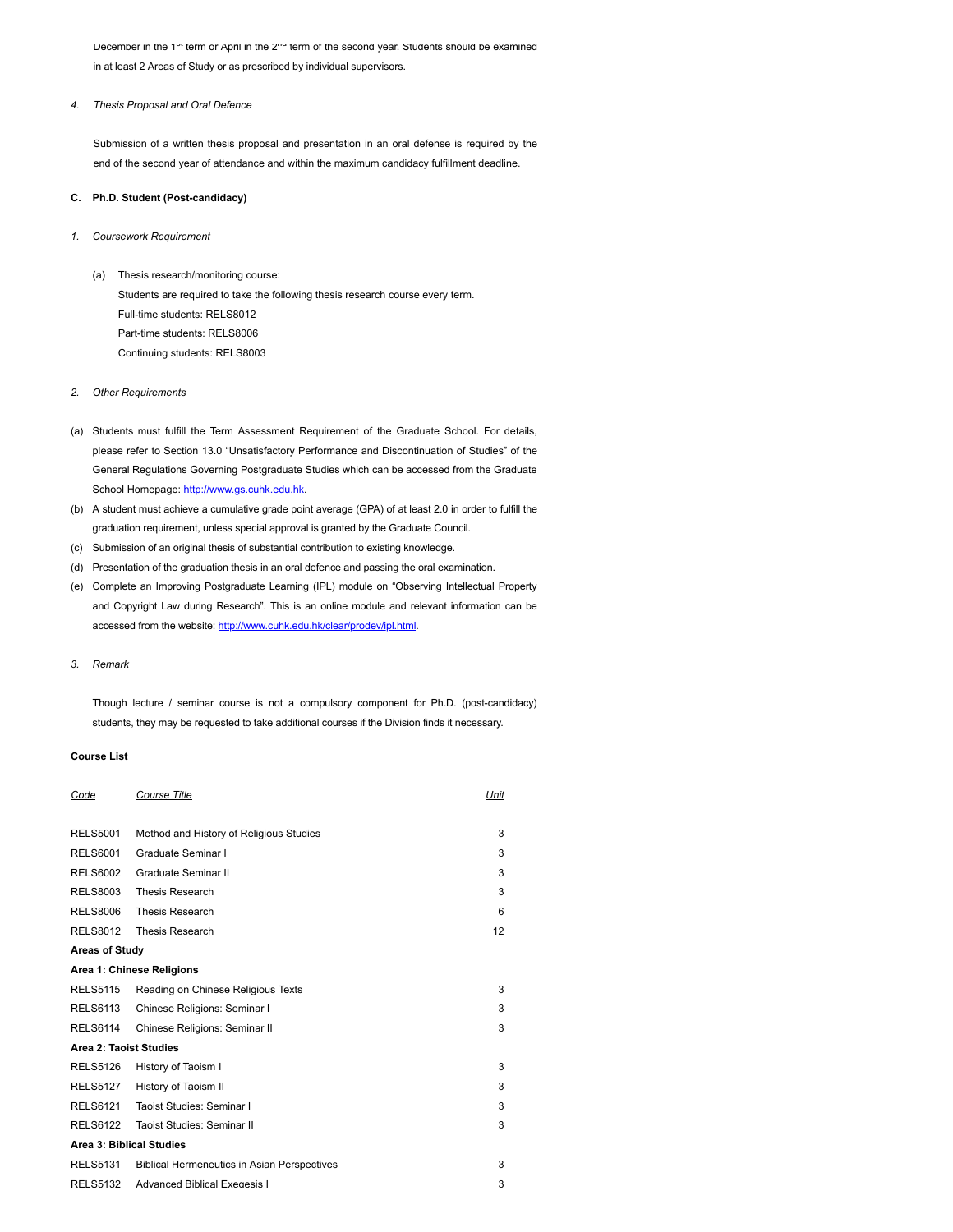| <b>RELS5133</b>          | <b>Advanced Biblical Exegesis II</b>            | 3 |  |
|--------------------------|-------------------------------------------------|---|--|
| <b>RELS5134</b>          | Gender Critical Interpretation of the Bible     | 3 |  |
| <b>RELS5135</b>          | Religion and Literature of the Bible            | 3 |  |
| <b>RELS5139</b>          | Readings in Semitic Languages                   | 3 |  |
| <b>RELS6131</b>          | <b>Biblical Studies: Seminar I</b>              | 3 |  |
| <b>RELS6132</b>          | <b>Biblical Studies: Seminar II</b>             | 3 |  |
|                          | Area 4: Christian Studies/Christianity in China |   |  |
| <b>RELS6140</b>          | Christian Studies: Seminar I                    | 3 |  |
| <b>RELS6145</b>          | History of Christianity: Seminar I              | 3 |  |
| <b>RELS6146</b>          | History of Christianity: Seminar II             | 3 |  |
| <b>RELS6147</b>          | Chinese Christianity: Seminar I                 | 3 |  |
| <b>RELS6148</b>          | Chinese Christianity: Seminar II                | 3 |  |
| <b>RELS6149</b>          | Christian Studies: Seminar II                   | 3 |  |
|                          | Area 5: Religion and Society                    |   |  |
| <b>RELS6151</b>          | Religion and Society: Seminar I                 | 3 |  |
| <b>RELS6152</b>          | Religion and Society: Seminar II                | 3 |  |
| Area 6: Buddhist Studies |                                                 |   |  |
| <b>RELS6115</b>          | Buddhist Studies: Seminar I                     | 3 |  |
| <b>RELS6116</b>          | <b>Buddhist Studies: Seminar II</b>             | 3 |  |
| Area 7: Islamic Studies  |                                                 |   |  |
| <b>RELS6160</b>          | Islamic Studies: Seminar I                      | 3 |  |

g

# **Study Scheme** Learning Outcomes

# Learning Outcomes

1. Our research programmes aim to educate researchers to embark on careers that would allow them to become world leaders in their fields, working as university professors, principal investigators in research institutes, senior managers in enterprises, or experts in other professions related to the pursuit and application of knowledge.

2. The University expects **doctoral degree graduates** of research programmes to have acquired in-depth knowledge in a number of major areas of an academic discipline while maintaining a broad understanding of other related fields. Doctoral degree graduates should have accumulated enough educational experience and background learning to be capable of performing independent research to advance scholarship, with global standards. In particular, doctoral graduates should have the ability to identify research trends and opportunities, venture into new research areas when appropriate, define long-term research objectives, formulate original research problems, and originate and develop solution methodologies. Doctoral graduates should be capable of producing research output at a level that can either lead to publications in high-ranking scholastic venues, or to novel applications in relevant industrial, commercial, or other public sectors, or to other forms of useful knowledge transfer to society. They should have gained proficiency in techniques of knowledge dissemination through presentation and writing and some teaching experiences through student tutoring.

3. The University expects **master's degree graduates** of research programmes to have acquired advanced knowledge in major areas of an academic discipline while maintaining a broad understanding of other related fields. Master's degree graduates should have gained enough background knowledge to enable them to perform research with minimal supervision. In particular, they should have the ability to formulate individual research tasks and to develop solution methodologies under minimal supervision. Master's degree graduates should be capable of producing original, innovative research output, some of which may lead to publication in well-respected scholastic venues. They should have gained proficiency in techniques of knowledge dissemination through presentation and writing.

4. For graduates of research programmes at both doctoral and master's level, communication and language skills at a level appropriate to university graduates are expected already at the time of admission. In particular, fluent communication skills are expected in the language(s) essential to their research areas. In general, a high level of proficiency in English is expected as it is commonly regarded as the default international research language. Ability in a second language is encouraged.